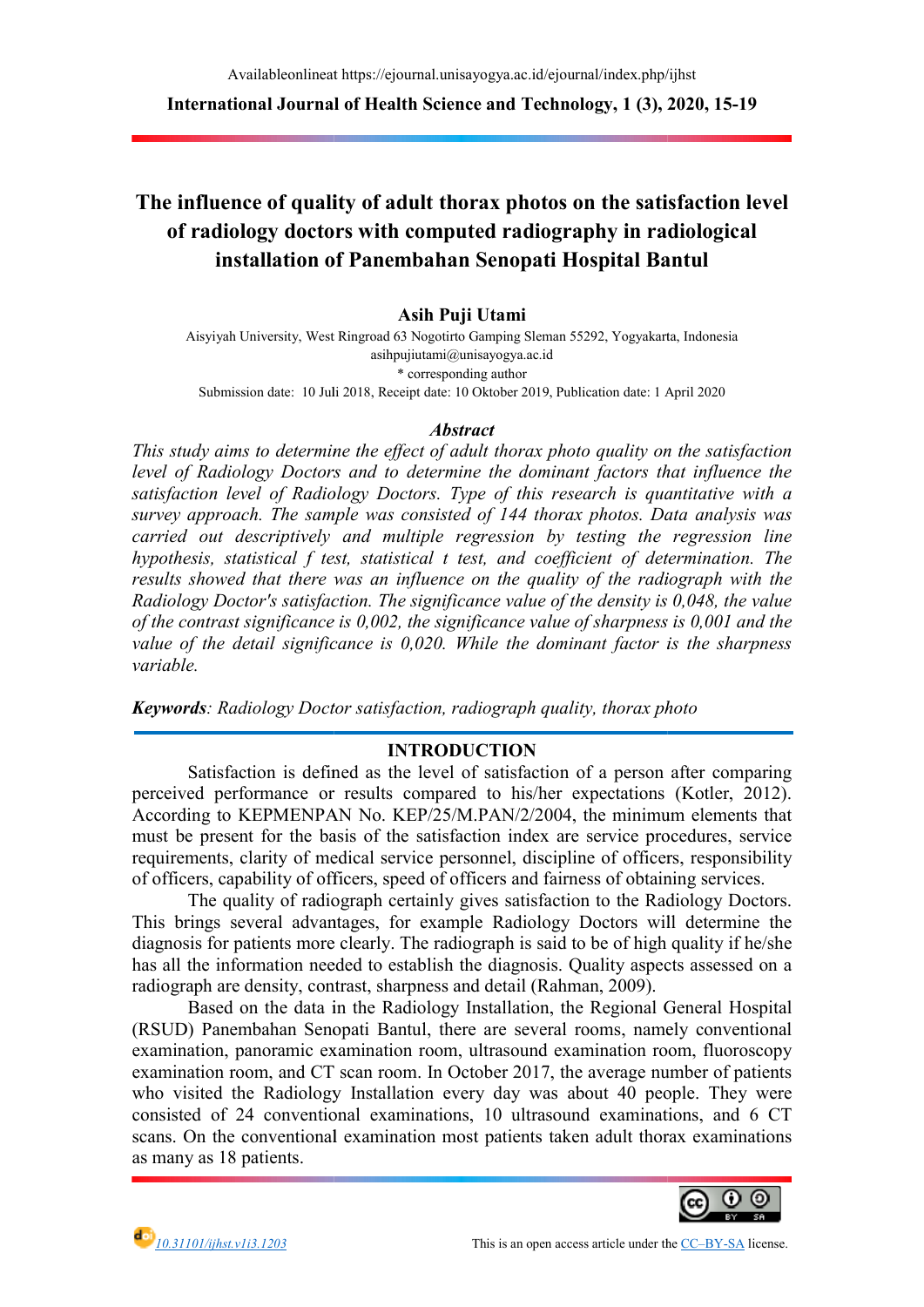According to Merrill's et al. (2011) Thorax radiographic examination one of which is used is projection of PA with the patient standing, the direction of the beam perpendicular, the point of view in the MSP as the angle of the inferior scapula or as high as the thoracal vertebra of seven. FFD 183 cm, using 35x43 cm cassette and grid. Each projection uses one film.

Computed Radiography is the process of image digitization using photostimulable plates for image data acquisition, several advantages over conventional radiographs for thorax examination (Papp, 2006), namely: lower repetition rates due to technical error, higher contrast resolution, latitude, no need dark room, image quality can be improved, image illumination is easier. Computed Radiography is a tool for processing radiographs after being exposed. According to Carmichael et al. (2006) the quality of a good radiograph for adult thorax examination was assessed from the film density being able to (discolor) the lungs, film density capable of (blackening) mediastinum, sharpness, proper collimation limits, acceptability of the film.

At the Radiology Installation in Panembahan Senopati Hospital Bantul, Thorax examination with PA projection used an X-ray plane, a 35x43 cm cassette was processed using Computed Radiography. However, when printing CR films using a size of 35x43 cm it was used for 2 radiographs in different patients. The quality of the radiograph image decreases and allows the diagnosis given to the patient to be less accurate.

### RESEARCH METHODS

This research uses quantitative research method with a survey approach (Sugiyono, 2011). The population in this study were all patients examining adult thorax photos in January 2018 totaling 225 people. The samples in this study were adult thorax photo patients who met the inclusion criteria of 144 people. Analysis of this research data using descriptive and multiple regression analysis.

# RESULTS AND DISCUSSION

The results of the study that the author did about the effect of density variables with the satisfaction of Radiology Doctors in the radiology installation of Panembahan Senopati Hospital Bantul showed 0,048 < 0,05 there was an effect between density and satisfaction of radiology doctors. The factors that influence the density of adult thorax photos at Radiology Installation of Panembahan Senopati Hospital Bantul are setting of patient's position, setting of exposure factor, and using optimization.

According to Pongnapang (2005), good density settings in Computer Radiography are influenced by the use of high kV techniques, thereby reducing optimization on radiograph quality. The high use of kV with an increase in radiation dose in patients has a signal to noise ratio and a better low contrast detectability on imaging plates. This is contrary to the ALARA principle (As low as Reasonably Achievable)

This is consistent with the author's opinion that the density of the radiograph film affects the satisfaction level of Radiology Doctors at the Radiology Installation of Panembahan Regional Hospital Bantul. If all the factors that affect the density in the radiograph and there is no repeat, the quality of the radiograph will be optimal so that it will lead to satisfaction of Radiology Doctors.

The results of the study the authors did about the effect of contrasting variables with the satisfaction of radiology doctors at Panembahan Senopati Hospital Bantul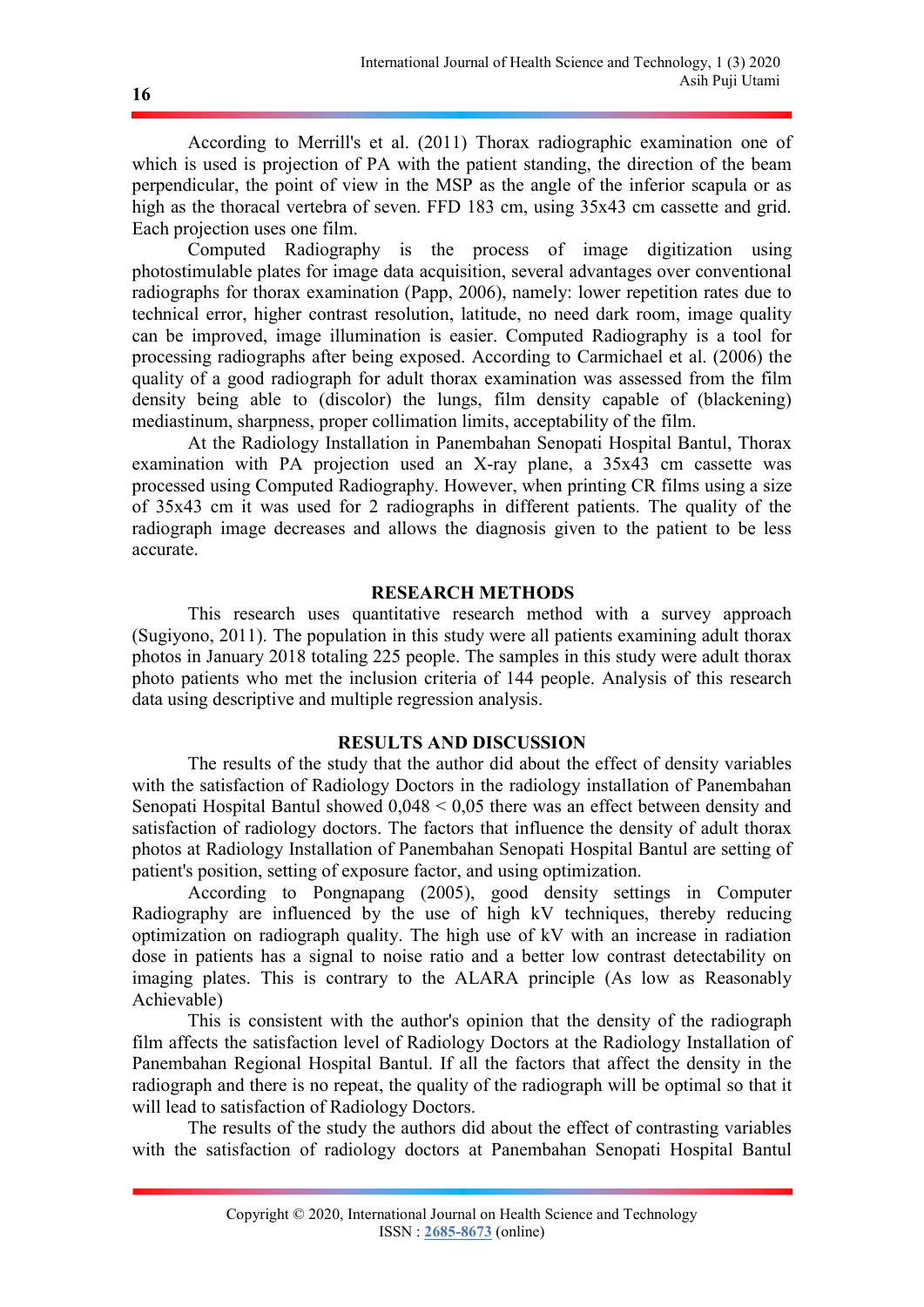showed the results of  $0.002 \le 0.05$  there was an influence between the contrast to the satisfaction of Radiology doctors, the factors influencing contrast in adult thorax photos in Radiology Installation of Panembahan Senopati Hospital Bantul factor of exposure, object thickness and optimization use.

According to Pongnapang (2005), good contrast is affected by the accuracy of the object's position in the middle of the cassette, the proper collimation so that it will affect noise and scatter radiation. This is also reinforced by Williams (2007) that contrast is influenced by imaging plate, material subject and receptor sensitivity. Material subjects are target material, kV and total beam filtration. If these factors are achieved, the quality of the radiograph will be good so that it affects the level of satisfaction of Radiology Doctors.

This is in accordance with the author's opinion that the contrast on film radiographs affects the level of satisfaction of Radiology Doctors at the Radiology Installation of Panembahan Senopati Hospital Bantul. If all the factors that affect the contrast in radiography are reached and there is no repeat, the quality of the radiograph will be optimal so that it will lead to satisfaction of Radiology Doctors.

The results of the study that the author did about the effect of sharpness variables on the satisfaction of radiology doctors at Radiology Installation of Panembahan Senopati Hospital Bantul showed that after multiple regression analysis the results of Sig.  $0,001$  <0,05 there is an effect of sharpness on the satisfaction of Radiology Doctors. The factors that influence the sharpness of adult chest radiographs at the Radiology Installation at Panembahan Senopati Hospital Bantul are setting of exposure factor, object thickness and FFD.

These results are consistent with Williams (2007), poor acuity caused by focal spot factor X-ray tube, light diffusion in receptors, effective aperture size, patient movement to X-ray sources, thickness of objects and image receptors. If these factors are maximized, the quality of the radiograph will be improved so that it affects the satisfaction level of the Radiology Doctor. This is in accordance with the author's opinion that the sharpness of the radiographic film affects the level of satisfaction of Radiology Doctors at the Radiology Installation at Panembahan Senopati Hospital Bantul. If all the factors that affect the sharpness of the radiograph are reached and there is no repeat, the quality of the radiograph will be optimal so that it will lead to satisfaction of the Radiology Doctor and to improve the quality of sharpness on radiography with periodic maintenance from the vendor to the Computed Radiography (CR). The results of the study that the author did about the influence of the detailed variables on the satisfaction of Radiology Doctors at the Radiology Installation at Panembahan Senopati Hospital in Bantul showed that after multiple regression analysis, the results of Sig.  $0.020 \le 0.05$  there is an influence between the details of the radiology doctor's satisfaction. The factors that influence the details of adult chest radiographs at the Radiology Installation at Panembahan Senopati Hospital in Bantul are the size of the film and imaging plate.

This is in accordance with Williams (2007), good detail is influenced by two factors, namely the process of spreading X-Ray-to-light conversion photon light and imaging plate size, if these factors are achieved it will cause a good quality radiograph that affects the level of radiology doctor satisfaction. This is in accordance with the author's opinion that the details on the film radiograph affect the level of satisfaction of Radiology Doctors at the Radiology Installation of Panembahan Senopati Hospital Bantul. If all the factors that affect detail in radiography are reached and there is no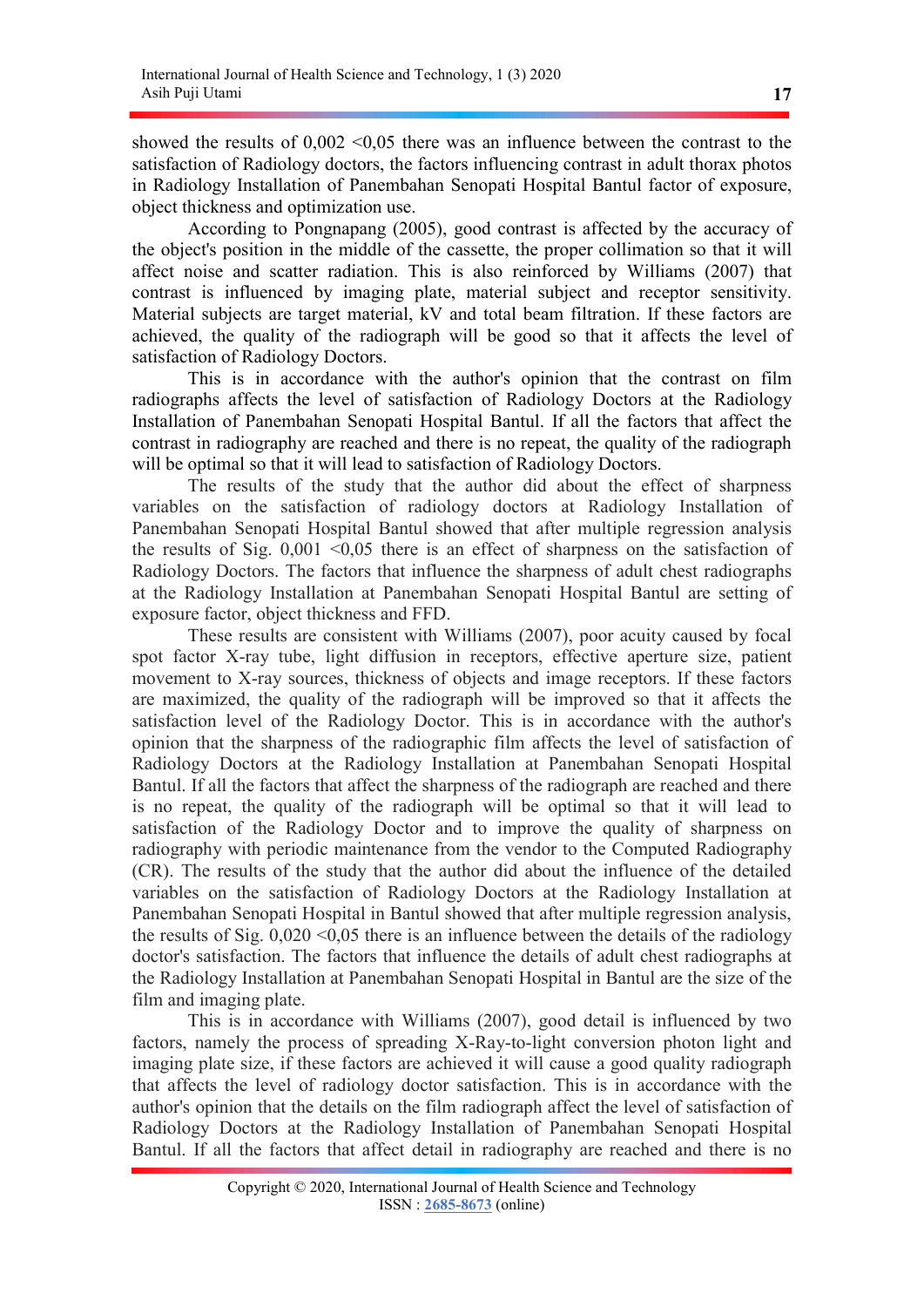repeat, the quality of the radiograph will be optimal so that it will lead to satisfaction of the Radiology Doctors. The most dominant factor that influences the level of satisfaction of Radiology Doctors is sharpness variable. At the Radiology Installation, Panembahan Senopati Hospital, Bantul, at the time of exposure, it used a 35x43 cm cassette size, but when printing using 35x43 size it was divided into two projections with different patients so that the sharpness decreased and can be seen in the regression line equation where the largest regression coefficient is 0,232.

This is consistent with Williams (2007), poor acuity caused by focal spot factor X-ray tubes, light diffusion in receptors, effective aperture size, patient movement to Xray sources, thickness of objects and image receptors. If these factors are maximized, the quality of the radiograph will be improved so that it affects the satisfaction level of the Radiology Doctor.

This is consistent with the author's opinion that the sharpness of the film affects the level of satisfaction of radiology doctors at the Radiology Installation at Panembahan Senopati Hospital, Bantul. If all the factors that affect sharpness in radiography are achieved and there is no repeat, the quality of the radiograph will be optimal so that it will lead to satisfaction of the Radiology Doctor. It is better to do further research on thorax photo criteria using Computed Radiography (CR) because only 34,2% of the dependent variable (radiology doctor satisfaction) is influenced by the independent variables (Density, contrast, sharpness, and detail). Meanwhile, the remaining 65,8% is influenced by other variables that lead to criteria in radiographs.

### **CONCLUSION**

There is an influence between the quality of density and the satisfaction of radiology doctors with a significance value of  $0,048 \le 0,05$ . There is an influence between contrast quality on the satisfaction of radiology doctors with a significance value of  $0.002 \le 0.05$ . There is an influence between the quality of sharpness to the satisfaction of radiology doctors with a significance value of  $0,002$  <0,05. There is an influence between the quality of detail on the satisfaction of radiology doctors with a significance value of  $0.020 \le 0.05$ . The dominant factor influencing the satisfaction level of radiology doctors at the radiology installation of Panembahan Senopati Hospital Bantul is quality of sharpness variable.

#### **REFERENCES**

- Ballinger, Philip W.2011.Merrill's Atlas of Radiographic Positioning and Radiographic procedure. Twelfth edition. Volume one. Saint Louis : M.osby.
- Carmichael H. E. Maccia. Moores M. Oestmann W. Schibilla. Teunen. Tiggelen Van. Wall. 2006. European Guidelines On Quality Criteria For Diagnostic Radiographic Image. Luxembourg.
- KEPMENPAN No. KEP/25/M.PAN/2/2004 tentang Pedoman Umum Penyusunan Indeks Kepuasan Masyarakat Unit Pelayanan Instansi Pemerintah
- Kotler, P.& Keller, K.L.2012. Manajemen pemasaran  $(14^{th}$  ed.). jakarta: Erlangga.
- Papp, Jeffrey. 2011. Quality Management in The Imaging Science, Thrid Edition. SaintLouis : Mosby. , Ten JL, et al. 2009. Imaging retake analysis in digital radiography using DICOM header information. Jurnal of Digital Imaging
- Pongnapang N. 2005. Practical guidelines for radiographers to improve computed radiography image quality. Faculty of Medical Technology, Mahidol University, Bangkok, Thailand